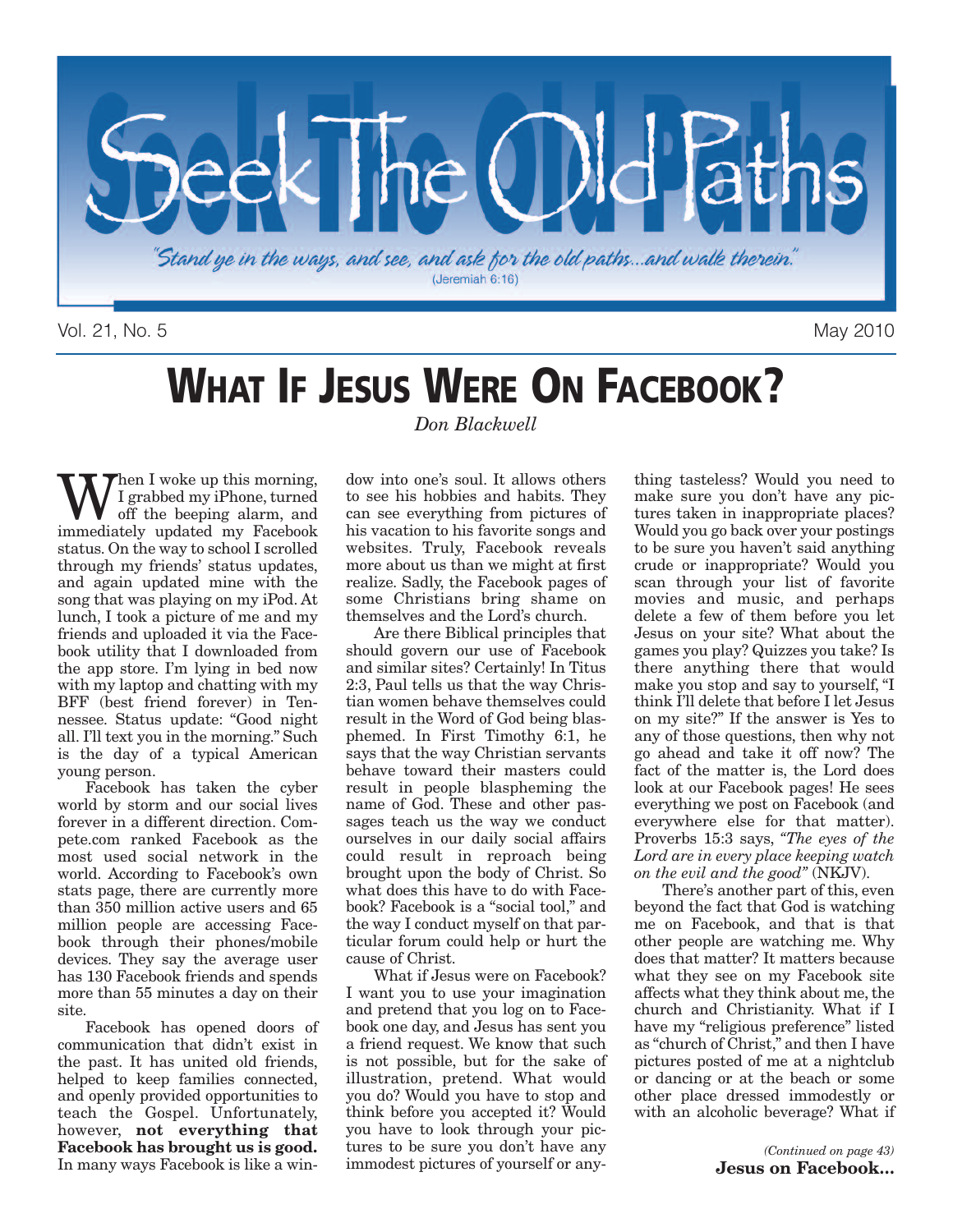

*"Simon Peter, <sup>a</sup> servant and an apostle of Jesus Christ, to them that have obtained like precious faith with us through the righteousness of God and our Saviour Jesus Christ: Grace and peace be multiplied unto you through the knowledge of God, and of Jesus our Lord, According as his divine power hath given unto us all things that pertain unto life and godliness, through the knowledge of him that hath called us to glory and virtue: Whereby are given unto us exceeding great and precious promises: that by these ye might be partakers of the divine nature, having escaped the corruption that is in the world through lust. And beside this, giving all diligence, add to your faith virtue; and to virtue knowledge; And to knowledge temperance; and to temperance patience; and to patience godliness; And to godliness brotherly kindness; and to brotherly kindness charity. For if these things be in you, and abound, they make you that ye shall neither be barren nor unfruitful in the knowledge of our Lord Jesus Christ"* (2 Peter 1:1-8).

The qualities mentioned in verses five through seven are often called "Christian graces." Those who become Christians are compelled to add the attributes of *faith, virtue, knowledge, temperance, patience, godliness, brotherly kindness* and *charity* to their lives. A failure to do so causes one to be as it were, "blind", spiritually near-sighted, having forgotten the happiest day of their lives — the day their sins were washed away in the precious blood of the lamb (cf. Acts 22:16; Eph. 1:7). But to warmly embrace and cultivate the Will of the Lord by developing and strengthening these attributes, makes one profitable in the kingdom and useful in God's service.

The very act of developing the qualities mentioned in verses five through seven shows that we are not barren — we are not unfruitful.

These things must be in us and they must abound. They must become the pattern and standard of our lives. The world must see these things in us.

As we begin to look at verse five, let's notice the word "diligence." The Holy Spirit says, "giving all *diligence*." Diligence means earnestness, eagerness, carefulness, zeal, haste, speed. One does not naturally or accidently incorporate the graces in verses five through seven in their lives. It takes determination and deliberate action to do so. It takes effort and resolve. There is a conviction down deep in our soul that we must do these things. It compels us to make every effort to do the Lord's Will. That is the whole point of becoming a Christian is it not? It's not only to have forgiveness of sins that we might be saved, but to grow in Christ, to become more like him with every passing day. We start as babes in Christ, then we grow, we mature, we increase. We mold our mind and life to imitate His. He is our perfect example (cf. 1 Peter 2:21).

Let's also examine the word "add" in verse five — "giving all diligence, *add*." It has to do with furnishing, nourishing, contributing. It means to amply or abundantly supply. We are not to incorporate these things in our Christian life in a meagerly, paltry, scantly, skimpy amount. We are to abound and flourish in these things. A failure to diligently add these qualities in our life indicates we have forgotten we have been purged from our sins (v.9). Oh what a tragedy that would be. Contemplating such, Peter writes, *"For if after they have escaped the pollutions of the world through the knowledge of the Lord and Saviour Jesus Christ, they are again entangled therein, and overcome, the latter end is worse with them than the beginning. For it had been better for them not to have known the way of righteousness, than, after they have known it, to turn*

*from the holy commandment delivered unto them. But it is happened unto them according to the true proverb, The dog is turned to his own vomit again; and the sow that was washed to her wallowing in the mire"* (2 Peter 2:20-22).

Each one of these graces is to work in harmony with the others. Each one adds to and compliments the others. Each one will temper and make the others perfect. Let's examine each of these qualities (Christian graces) in 1 Peter 1:5-8.

#### **FAITH**

Faith is conviction, confidence, trust, reliance upon, fidelity, strong assurance.

Without faith, it is impossible to please God (Heb. 11:6).Without faith, nothing else we do is of any value. It would be useless to seek and develop *virtue* or *knowledge* or *temperance* or *patience* or *godliness* or *brotherly kindness* or *charity* if we do not have faith. Faith is the foundation upon which all else is built. It is that which motivates and inspires action that pleases God. Every act of obedience and service to Christ is based *in* faith and it's based *on* faith. It is not acceptable to be guided by opinion. Opinions are not law. Everybody has one and they differ one from another. We are governed by "the faith" of Christ, not our opinion.

It was by and through faith that the ancient worthies *"...subdued kingdoms, wrought righteousness, obtained promises, stopped the mouths of lions, Quenched the violence of fire, escaped the edge of the sword, out of weakness were made strong, waxed valiant in fight, turned to flight the armies of the aliens. Women received their dead raised to life again: and others were tortured, not accepting deliverance; that they might obtain a better resurrection: And others had trial of cruel mockings and scourgings, yea, moreover of bonds and imprisonment: They were stoned, they were sawn asunder, were tempted, were slain with the sword: they wandered about in sheepskins and goatskins; being destitute, afflicted, tormented; (Of whom the world was not worthy:) they wandered in deserts, and in mountains, and in dens and caves of the earth. And these all, having obtained a good report*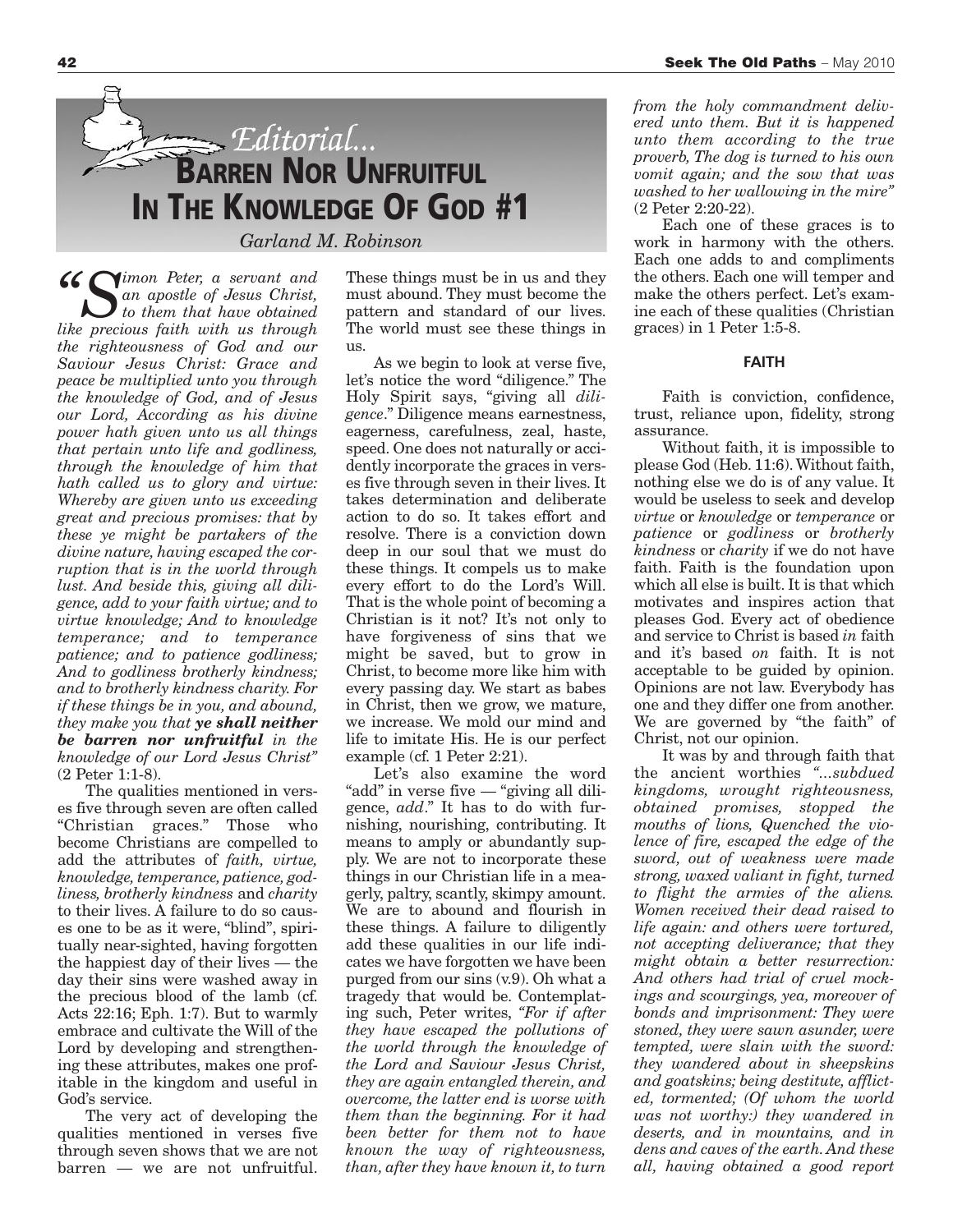*through faith, received not the promise: God having provided some better thing for us, that they without us should not be made perfect"* (Heb. 11:33-40).

Man's heart is cleansed, purified, by faith. Concerning the Gentiles Peter said that God had *"...put no difference between us and them, purifying their hearts by faith"* (Acts 15:9).

Man is justified by faith. *"Therefore being justified by faith, we have peace with God through our Lord Jesus Christ"* (Rom. 5:1).

Faith must precede water baptism. *"He that believeth and is baptized shall be saved; but he that believeth not shall be damned"* (Mark 16:16).

We live and act every day by faith, not by what we think is right. *"For we walk by faith, not by sight"* (2 Cor. 5:7). We live "by faith" according to "the faith" that was once delivered to the saints (Jude 3).

The Christian life is lived in faith. *"I am crucified with Christ: nevertheless I live; yet not I, but Christ liveth in me: and the life which*

#### **Jesus on Facebook…**

*(Continued from page 41)*

my status update has the lyrics to the latest Lady Gaga song? Or maybe I'm venting and running someone else down with a generally ugly demeanor? We could give dozens of examples, but the question is, "What effect is it going to have on my non-Christian friend (or Christian for that matter) who looks at my site?" He might say to himself, "I do better than that and I don't even pretend to be a Christian!" Or he might just think, "What a hypocrite!" Please don't misunderstand our point. We're not suggesting that you simply need to take these inappropriate things off Facebook. We're not suggesting that you need to hide them better. We are not suggesting that you go to nightclubs (or anything else you say or do), but do a better job of keeping it a secret. Posting these things on Facebook for all the world to see makes it worse, because when a Christian advertises immorality, he hurts the church. What we're suggesting is that you root these things out of your

*I now live in the flesh I live by the faith of the Son of God, who loved me, and gave himself for me"* (Gal. 2:20).

Whatsoever is not of faith is sin. *"...He that doubteth is damned if he eat, because he eateth not of faith: for whatsoever is not of faith is sin"* (Rom. 14:23).

Faith comes to rational people through rational means: John 20:31, *"But these are written, that ye might believe that Jesus is the Christ, the Son of God; and that believing ye might have life through his name."* Romans 10:17, *"So then faith cometh by hearing, and hearing by the word of God."* Acts 15:7, *"And when there had been much disputing, Peter rose up, and said unto them, Men and brethren, ye know how that a good while ago God made choice among us, that the Gentiles by my mouth should hear the word of the gospel, and believe."* Acts 18:8, *"And Crispus, the chief ruler of the synagogue, believed on the Lord with all his house; and many of the Corinthians hearing believed, and were baptized."* Luke 8:12, *"Those by the*

life and heart altogether (cf. Matt. 5:8; Phil. 4:8; 2 Tim. 2:22).

Once again use your imagination. Imagine that you are surfing Facebook and you see that Jesus has his own site. You are excited so you send him a friend request. Would he accept it? Most of us, when we receive a friend request, have some sort of criteria before we indiscriminately accept someone as our friend. We want to know if we know the person. We glance at his information, his friend list, where he lives, etc. But what about Jesus? Does he have criteria for friend requests? Sure he does! He said, *"Ye are my friends, if ye do whatsoever I command you"* (John 15:14). Therefore, to be a friend of Jesus, you have to obey him. In light of this, ask yourself, "Would Jesus accept my friend request?" Before you answer the question, consider your faithfulness in attending worship, your Bible study habits, your efforts to teach others, your giving, the way you treat other people, etc. Now, with your answers in mind, "Would Jesus accept your friend request?"

Sometimes Christians ask,

*way side are they that hear; then cometh the devil, and taketh away the word out of their hearts, lest they should believe and be saved."*

#### **VIRTUE**

Virtue is manliness, valor, moral excellence, courage, rigor, energy, praise, goodness. It is the determination to do that which is right — that which is according to what is right with God. It is to be sought after, nurtured and attained. It adds to our spiritual growth. It seeks maturity toward the Christ.

In 1 Peter 1:6, the Holy Spirit through Peter wished Christians "...to evince whatever firmness or courage might be necessary in maintaining the principles of their religion, and in enduring the trials to which their faith might be subjected. True virtue is not a tame and passive thing. It requires great energy and boldness, for its very essence is firmness, manliness, and independence." (Barnes Commentary on 1 Peter 1:6) Part 1 of 3

"What do I do if I see another Christian posting something inappropriate on Facebook?" Perhaps I have seen a brother or sister in Christ use foul language in his/her status update, or maybe he has posted a picture of himself downing a Budweiser. What do I do? Jesus told his disciples to be "wise as serpents and harmless as doves." In other words, use wisdom and be kind. Second, the same Bible principles that apply elsewhere apply here. Galatians 6:1 discusses the fact that those who are spiritual should assist a brother who is overtaken in a sin. There may come a time, when out of love for my brother and concern for the church, I may need to address something a fellow Christian has posted on Facebook. Maybe I need to call him on the phone, or send him a private message. Facebook does not exempt us from our Christian duties.

What if we spent as much time each day in Bible study as we do on Facebook? The average person spends 55 minutes a day (nearly an hour) on Facebook. For some, it's obviously a lot more. What would your spiritual life be like if you spent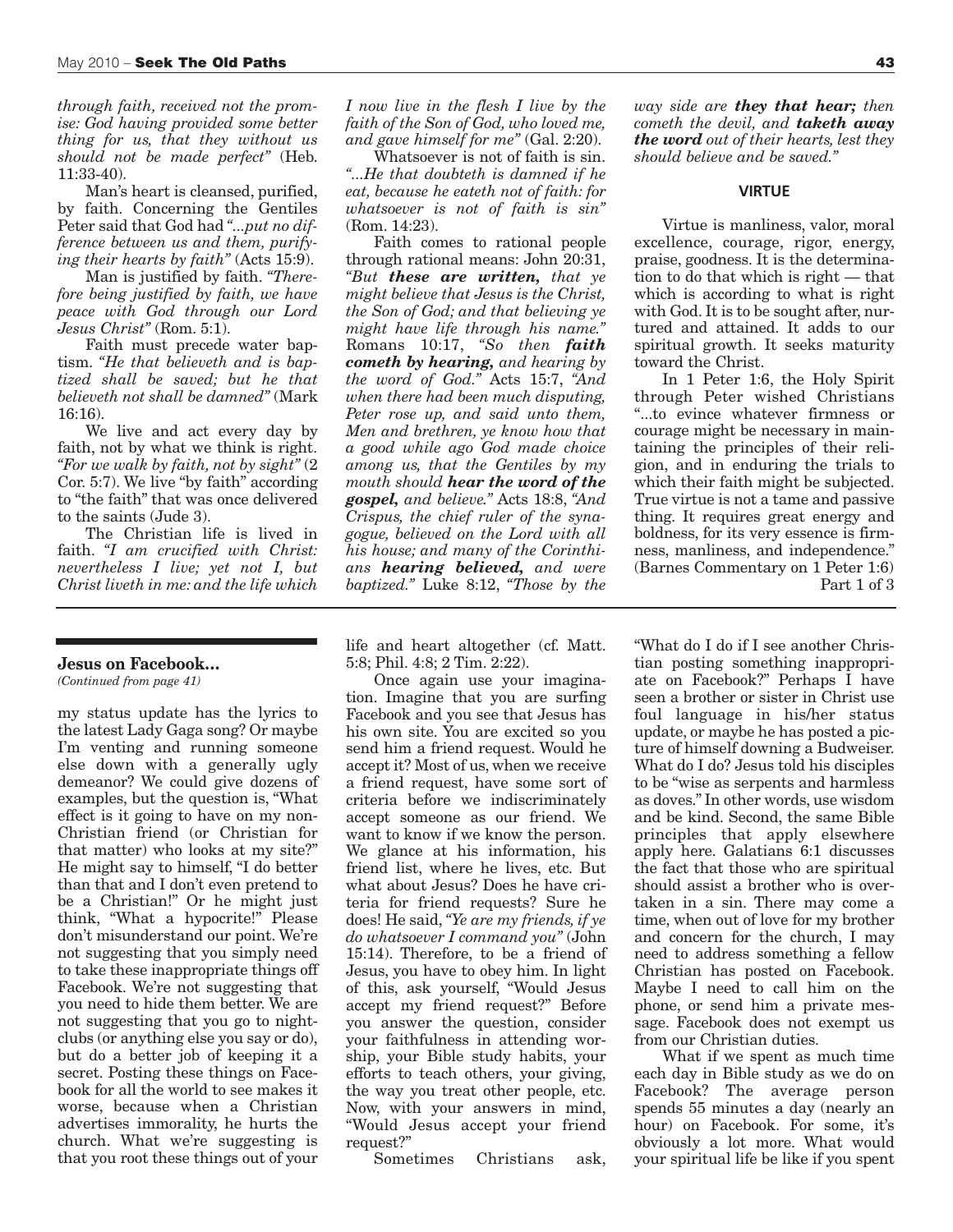that much time in Bible study and prayer?

Here's a question? Are you a daily user of Facebook but you've told yourself you're too busy to study your Bible every day? The answer may make you stop and think about your priorities. Jesus said, *"but seek ye first the kingdom of God and His righteousness"* (Matt. 6:33).

Before I went to bed tonight I decided to spend one minute on Facebook. Status update: "Reading my Bible. No more Facebook tonight."

*3306 Telford Court Summerville, SC 29485*

## **CONTRIBUTIONS**

| Saks C/C, Anniston, AL\$50                |
|-------------------------------------------|
| Anthony Grant, Jr.                        |
| (in Memory of                             |
| Sandra Grant)\$25                         |
| Jim & Laurel Parsley\$25                  |
| Frances Massengill \$125                  |
| Dan J. Huffines\$20                       |
| Bobby & Mary Lawrence\$100                |
| Chuck & Nancy Verkist\$25                 |
| Bobby & Mary Lawrence\$100                |
| Arlington C/C,                            |
| McMinnville, TN \$50                      |
| Berea C/C, Rives, TN\$100                 |
| Chuck & Nancy Verkist\$25                 |
|                                           |
| Willaim & Josephine Grimes  \$20          |
| Baker C/C, Baker, FL\$25                  |
| Anonymous \$100                           |
|                                           |
| Bethlehem C/C, Baxter, TN \$100           |
| Bob & Luanne Patterson                    |
| (in Memory of                             |
| Carol McPherson)\$50                      |
| Joe & Dora McPeak \$100                   |
| Berea C/C, McMinnville, TN \$100          |
|                                           |
| Anonymous \$100                           |
| Frankfort Road C/C,                       |
| Tuscumbia, AL \$500                       |
| Robert M. Price\$200                      |
| Robert M. Price\$200                      |
| Jackson Street C/C,                       |
| <u>2000 : 2000</u><br>Alexandria. LA\$100 |
| Beginning Balance\$ 9,105.01              |
| Contributions \$2,510.00                  |
| Debits                                    |
| Postage \$ 1,632.08                       |
| Supplies\$ 23.98                          |
| Ending Balance \$ 9,958.95                |

## **IGNORANCE AND APATHY DESTROY THE CHURCH**

*Douglas Hoff*

Atroubled church asked its<br>
lems they faced. The survey<br>
had only one question: "In your oninmembers to identify the probhad only one question: "In your opinion, what are the two biggest problems this congregation must solve?" One man wrote, "I don't know and I don't care." How right he was! *Ignorance* and *apathy* keep people enslaved to the devil and his ways.

The devil would like people to remain *ignorant* of the Bible because they would then have no power to overcome him. Thomas Gray (1716- 1771) wrote poetic words that have been quoted out of context and misused for years. Many have heard the catchy phrase "ignorance is bliss." Gray said that in this life, sorrow is an all too familiar reality and happiness swiftly flies away. Focusing on troubles only serves to destroy any chance for contentment. As such he wrote, "where ignorance is bliss, 'tis folly to be wise." However, this should not be taken as a blanket endorsement of ignorance!

Another familiar cliché is "What you don't know can't hurt you." Oh, but it can! This is especially true in spiritual matters. In fact, when people do not "know" God in the sense of understanding His nature and obeying His commandments, they will be destroyed. The Lord said, "My people are destroyed for lack of knowledge: because thou hast rejected knowledge, I will also reject thee" (Hosea 4:6). When Jesus comes again he will be revealed from heaven with His mighty angels, in flaming fire taking vengeance on those who do not know God, and on those who do not obey the gospel of our Lord Jesus Christ. It has often been said that ignorance of the law is no excuse. The Lord created within each person a drive to know God (Acts 17:24-27); therefore, mankind is without excuse (Rom. 1:20). Ignorance is a curse from which each individual must free himself to attain heaven.

*Apathy* is another one of Satan's tools for destroying souls and keeping them in his power. It is much like inertia to the soul. Overcoming the initial resistance takes work many

are unwilling to put forth. Apathy has tragic consequences though. Edmund Burke once said, "The only thing necessary for the triumph of evil is for good men to do nothing." Do nothing and you will lose your soul (Matt. 25:24-30).

There is a story about a new minister who was trying to motivate the congregation to become more spiritually minded. He wanted them to be better Christians who were busy doing the work of the Lord. Thinking about how best to accomplish this task, he preached sermons on the love of God and the sacrifice Jesus made to save us from hell. People filed out of the building Sunday after Sunday saying "That was a good sermon." Still, there appeared to be no change in the lives of the members. Months passed and the preacher became a bit discouraged. Finally, he decided to use a different approach to motivate and warn the church. The following Sunday when he got into the pulpit he cried out, "Fire!" The preacher's expression was so convincing that people jumped up and heads turned in fear but no flames were seen. After a while people sat back down and a buzz rippled through the auditorium. Questions abounded. One of the older members asked the minister why he had pulled such a stunt during a worship service. It seemed totally inappropriate he said. The preacher sadly said,"For months I have been teaching all of you about the dangers of hell fire. I have been preaching on the love of God and how He sent his Son Jesus to die in your place. Yet, your lives have not changed. I was beginning to wonder if any of you realized the danger you are in because of apathy. Why is that when I yell, 'Fire!' you take action but when I preach on the reality of Judgment Day no one moves a muscle?"

Brethren, let us never be guilty of spiritual lethargy (Heb. 6:11-12). Knowing God's word ought to motivate us to love, serve and worship Him (1 Cor. 15:58).

*24735 Huron River Dr. Rockwood, MI 48173*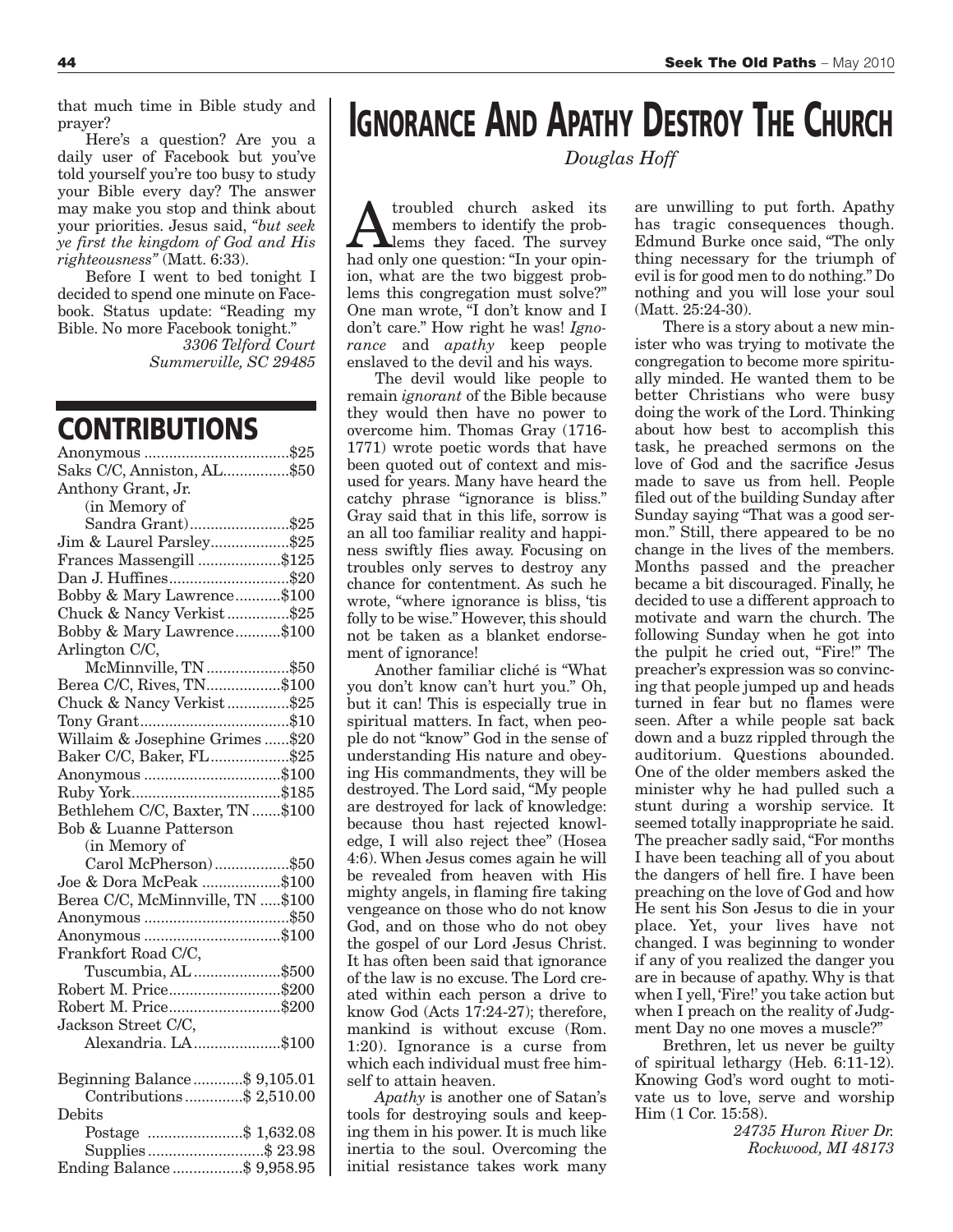# **WHAT HAPPENED TO THE CHURCH IN LAODICEA?**

Two times in the New Testament we read about *"the church of the Laodiceans"* (Col. 4:16; Rev. 3:14). Paul also mentioned *"the brethren which are in Laodicea"* (Col. 4:15). Laodicea was a city located in Asia Minor. The congregation of the Lord's church there was included in the expression *"the seven churches which are in Asia."* They are the ones to whom the Book of Revelation was addressed (Rev. 1:11).

What do we know about the church of the Laodiceans? It existed when Paul wrote the Book of Colossians (A.D. 62/63). From what Jesus said years later to the saints in that locale through the apostle John, it is plain that something awful had taken place in the church there. From a spiritual standpoint, the church of the Laodiceans was a disaster at the time John penned the Revelation of Jesus the Christ (Rev. 3:14-22). What went wrong?

Were the people who made up the church in Laodicea ever really converted in the first place? Was it ever a true church of the living God? Go back to the Book of Colossians. Again, Paul referred to the members there as "the brethren which are in Laodicea" (Col. 4:15). Yes, they were real brethren in the Lord. What did Paul instruct the saints in Colosse to do with the letter that he wrote to them (the Book of Colossians)? First, they were to read it among themselves. Second, they were to make sure that it was also read in the church of the Laodiceans (Col. 4:16). It is obvious that the Holy Spirit spoke of the church in Laodicea as a real church.

But what happened to the church there? Know this: the brethren there did not go astray because they lacked proper instruction. There was an epistle that someone wrote to them (Col. 4:16), they were to be given access to the epistle that Paul wrote to the Colossians, and Jesus sent them a letter through John (Rev. 3). That is at least three letters of instruction to guide them.

Neither could anyone in the church at Laodicea rightfully say

*Roger D. Campbell*

that no one really cared about them. Jesus rebuked them alright, but He explained why He did so:*"As many as I love, I rebuke and chasten..."* (Rev. 3:19). Let us take a deep breath right here and tell it like it is. No one, and I mean no one, becomes unfaithful to the Lord because there is not ample guidance available. Folks, every true child of God has the Bible for divine guidance! Second, no one, and I mean no one, wavers in his faith because no one cares about him. If every other person in the church becomes a coldhearted snob, this fact remains: God cares for every one of His children (1 Peter 5:7).

What did Jesus say to the church of the Laodiceans that reveals what their spiritual status was in His sight? It is not a pretty picture, but consider these facts (references are from Revelation chapter 3).

1) *The Laodiceans had become lukewarm* (3:16). They so disgusted the Christ that He was prepared to vomit them out of His mouth! Could their condition be cured? Yes! By whom? By them. How? By becoming zealous. That is exactly what the Master told them to do: "...be zealous..." (3:19).

2) *They were proud and trusted in their own self-sufficiency* (3:17). They considered themselves as rich, having need of nothing. Jesus, however, lets all men know: "...without me ye can do nothing" (John 15:5).

3) *They were spiritually poor, spiritually blind, and spiritually naked* (3:17). Jesus said so. He also said they did not know such was the case. They either had become so spiritually dull they did not recognize what they were truly like, or else they refused to see themselves as they really were (James 1:23,24).

4) *They needed to repent.* Jesus commanded them to do just that (3:19). Their apostasy shows plainly that a child of God can sin and stand in need of repentance. Jesus' words also show that it is possible for a child of God in sin to come to his senses and "make things right." His words further let us know that a whole congregation can get to the

point that it needs to repent. He who thinks that every modern-day congregation of the church of the Christ is doing just fine and dandy is lacking proper spiritual discernment, just like the brethren in Laodicea did.

5) *The Laodiceans needed to come back to Jesus to be blessed by Him* (3:18,20). Our loving Lord has graciously provided a way out of the muck of sin.

The Lord's message to the spiritual train wreck known as the church in Laodicea, is a reminder to every congregation in the body of the Christ: what happened to them can happen to one or all, so we had best beware and be on guard (1 Cor. 10:12). If I had to choose, I would rather hear about the faithfulness of the ancient church in Philippi, but if I will open my eyes, I can also learn valuable lessons from the church of the Laodiceans.

*120 Will Lewis Dr. SE Cleveland, TN 37323*

# **PUT TO DEATH!**

olossians 3:5 tells us to mortify sin in our lives. To mortify means *"to make dead, to put to death, slay."* Five things are specifically mentioned (a host of others are found throughout the New Testament). The first item on the list is "fornication." It is defined as: "illicit sexual intercourse." It includes men with women, men with men, women with women and men/women with animals. It's definition is very clear and understandable. First Corinthians 6:13 says, *"the body is not for fornication."* But by observation, you would not know fornication is evil (immoral). It's on display all around us: movies, television, music videos, songs, magazines, books. The thoughts and intents of people's heart is filled with wickedness continually (cf. Gen. 6:5). First John 5:19 says, *"The whole world lieth in wickedness."* However, God tells us to *"flee fornication"* (1 Cor. 6:18) and put it to death. When we obey the Gospel, we put away the old man of sin and walk a newness of life (Rom. 6:1- 18). How about you?

*— editor, Garland M. Robinson*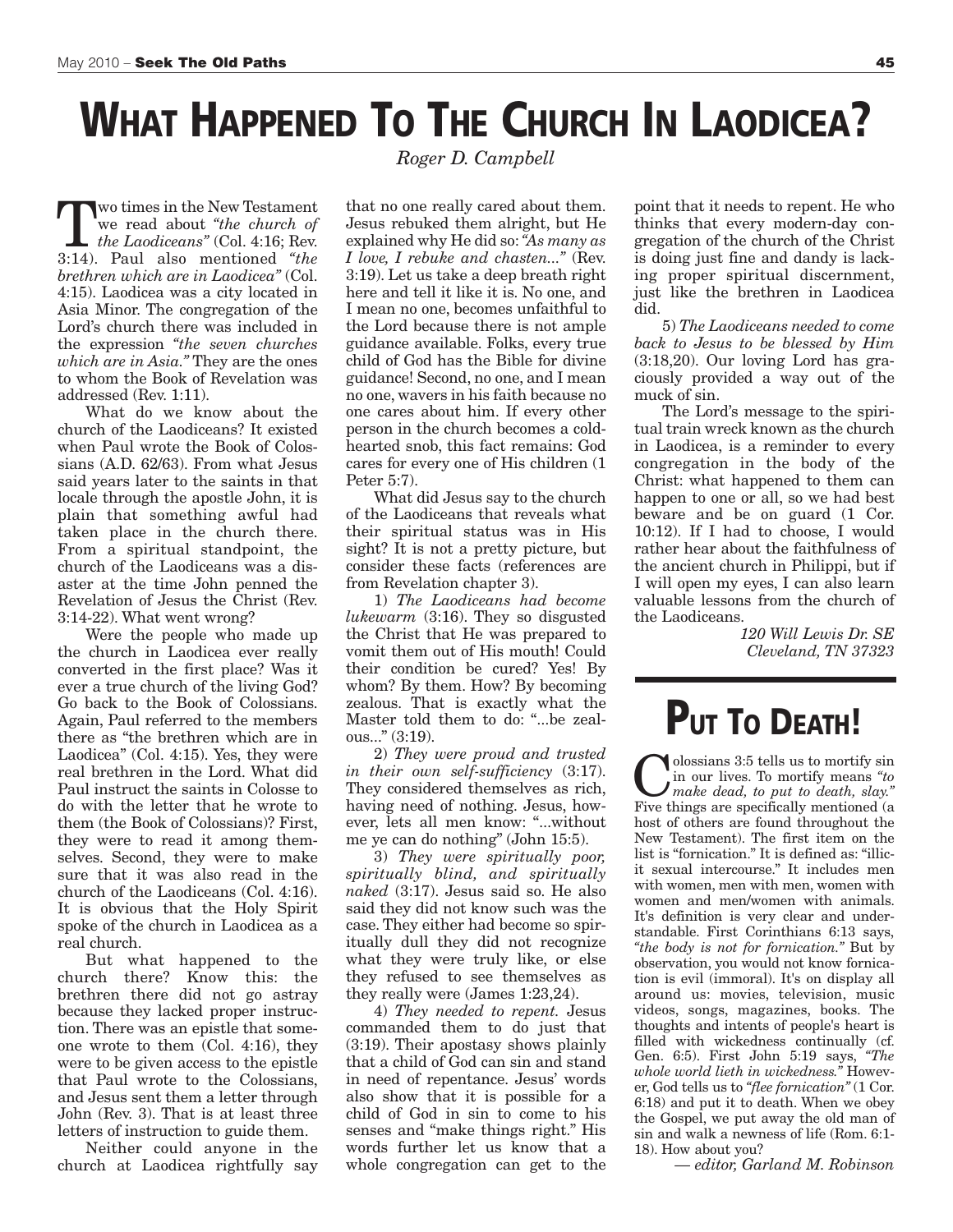

**THE WORK OF DEACONS**

*Victor M. Eskew*

*A deacon is one who knows the Gospel, is committed to the truth and is willing to faithfully live out the truth in his life. He studies his Bible, prays to God always, is faithful in his attendance of the worship services and Bible class times and is present when the church is engaged in her works. In essence, he seeks first the kingdom of God and the Lord's righteousness (Matt. 6:33). This man is a pristine example of Christian service to other members of the body of Christ.*

**M**embers of the church, includ-<br>various "offices" that exist<br>within the church This is not inaning preachers, often speak of within the church. This is not inappropriate because Paul referred to "the office of a bishop" in 1 Timothy 3:1. It should be remembered, however, that these offices are more than mere positions. These offices involve very important works that need to be accomplished by those who hold these offices. Let's hear Paul's complete statement in 1 Timothy 3:1. *"This is a true saying, If a man desire the office of a bishop, he desireth a good work."* The apostle states that the office of a bishop is "a good work." Bishops (elders) have duties. They have responsibilities. They have obligations. The Chief Shepherd will hold them accountable with regard to how they fulfill their tasks (1 Peter 5:4).

Another office within the church is "the office of a deacon" (1 Tim. 3:10,13). The apostle Paul sets forth the qualifications for this position immediately following qualifications of an elder (See 1 Tim. 3:8-13). The position of a deacon is restricted to men, married men, married men who have children. It is not a position available to women. Certainly, women can be servants of the church (Rom. 16:1-2), but they cannot hold "the office of a deacon."

In this article, we want to discuss the "work" of a deacon.There are four distinct areas we want to examine. First, the deacon's work involves *diligent service to the church.* This work is incorporated in the title of his

office. The Greek word is *diakoneo.* Strong defines this word as "an attendant." It involves one who waits upon another. It is translated elsewhere in the New Testament as "minister" (Matt. 20:26). One has said that the literal definition of the word is "to kick up the dust." The picture is that of a servant in a first-century home with a dirt floor. As he busily performs his duties, he kicks up the dirt on the floor.

After a man is appointed to the office of a deacon, he is usually assigned an area of work (i.e., worship, benevolence, youth, missions, building and grounds, education, etc.). This work has certain responsibilities that are to be performed. Once he has been assigned to a work, he should be given the freedom to perform his duties. Four steps are required for him to do his job effectively: 1) the development of a plan to accomplish the tasks assigned; 2) the recruitment of members of the church to assist him in carrying out the plan; 3) the execution of the plan, and 4) being accountable to the elders for how well his duties have been carried out. If a man is not willing to bear these responsibilities, he should not be a deacon.

The other tasks required of a deacon revolve around his qualifications. In 1 Timothy 3:9, one of the qualifications is for the deacon to hold "the mystery of the faith in a pure conscience." The "mystery of the faith" involves all that is found in the New Testament of Jesus Christ. A deacon is one who knows the Gospel,

is committed to the truth, and is willing to faithfully live out the truth in his life. This man studies his Bible. He prays to God always. He is faithful in his attendance of the worship services and Bible class times. He is present when the church is engaged in her works. In essence, he seeks first the kingdom of God and the Lord's righteousness (Matt. 6:33). This man is a pristine example of Christian service to other members of the body of Christ.

A third responsibility of a deacon is the constant development of his Christian character. *"Likewise must the deacons be grave, not double tongued, not given to much wine, not greedy of filthy lucre"* (1 Tim. 3:8). A deacon should be a person who is deeply concerned about his Christian character and conduct. He rejects the world and transforms his mind by the will of God (Rom. 12:1-2). He constantly seeks to conform himself into the image of his Savior Jesus Christ (Rom. 8:29). He is an example to the believers (1 Tim. 4:12). He lives his life in such a way that he can say:*"Be ye followers of me, even as I also am of Christ"* (1 Cor. 11:1).

A fourth obligation has to do with the maintenance of a healthy, faithful family. A deacon is the husband of one wife and the father of precious children (1 Tim. 3:12). His family unit is to be one of his primary concerns. He needs to love his wife as Christ loved the church (Eph. 5:25). He also must make certain that his children are reared in the nurture and admonition of the Lord (Eph.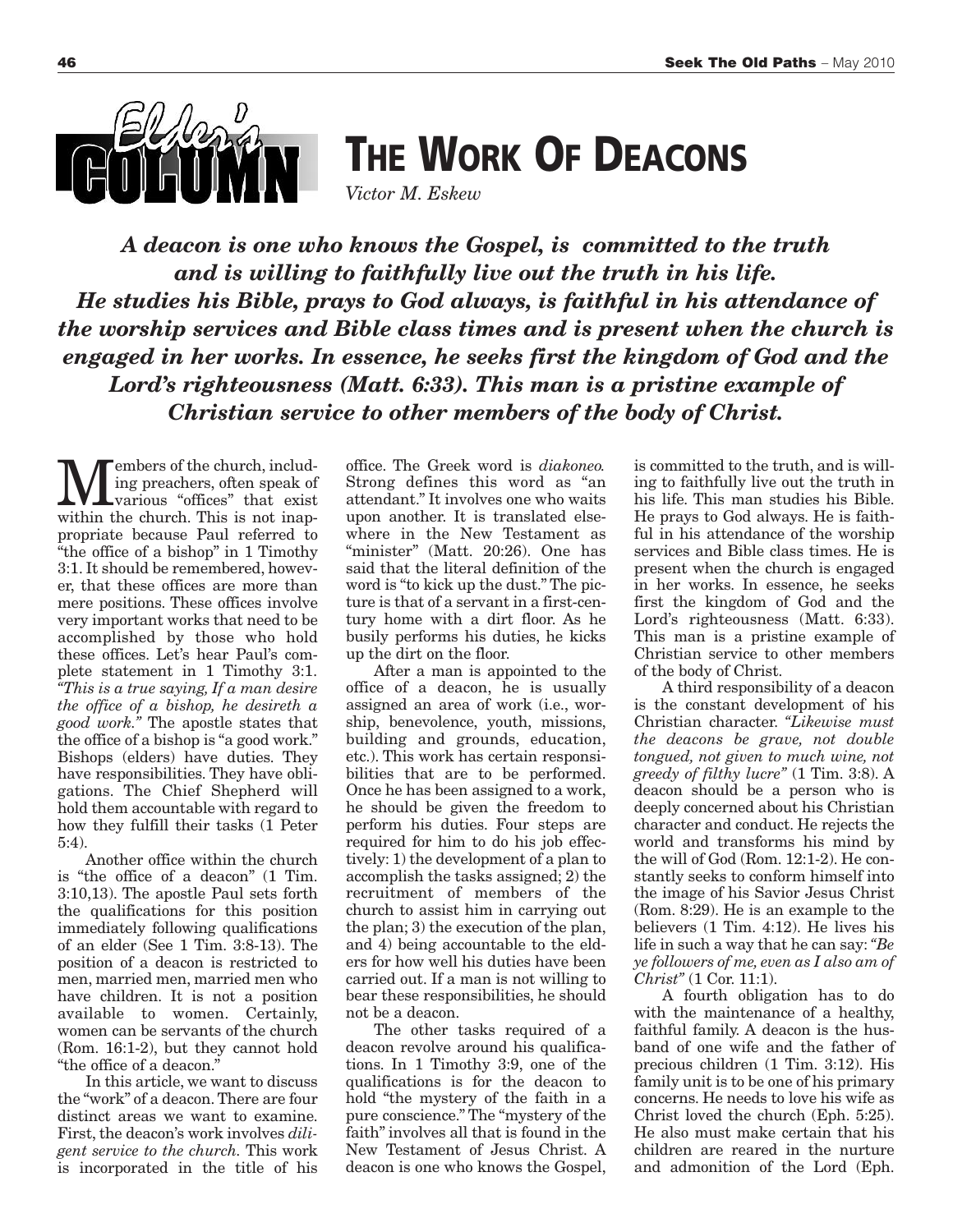6:4). His wife must maintain a high level of spirituality. Within the qualifications of a deacon, it is said of his wife: *"Even so must their wives be grave, not slanderers, sober, faithful in all things"* (1 Tim. 3:11). A deacon must keep in mind that the quality of his family helped qualify him for his work. In like manner, it could disqualify him if he is not diligent to maintain it.

The position of a deacon is a valuable part of the work of the local congregation. It could be said that they are the backbone of the local congregation. Their efforts both coordinate the activities of the members and accomplish the works of the local church. The deacon who performs his role well also benefits. *"For they that*

*have used the office of a deacon well purchase to themselves a good degree, and great boldness in the faith which is in Christ Jesus"* (1 Tim. 3:13).

Our prayer is that qualified men will arise to accept the office and work of a deacon.

> *800 E Wood St. Paris, TN 38242*

# **IS THE LORD'S CHURCH ADRIFT?**

*Ivie Powell*

#### *Many have not or are not willing to admit that the church of today is adrift.*

The Hebrew writer presents a vivid picture of a ship drifting past its harbor because the pilot has not paid attention to the course. *"Therefore we ought to give the more earnest heed to the things which we have heard, lest at any time we should let them slip"* (drift away from them, ASV). *"How shall we escape, if we neglect so great salvation..."* (Heb. 2:1,3a).

This text reveals at least four points: 1) The urgency of the situation — "give the more earnest heed." 2) The urgency of recalling what you have been taught  $-$  "to the things" which we have heard." 3) The urgency of keeping focused on Christ — "Lest at any time we should let them slip" (or drift). 4) The consequences — "How shall we escape?"

While these verses have direct application to individual Christians, the same can be applied to congregations. That being the case, if a casual, flippant attitude can cause an individual to leave the faith, then can such an attitude cause a congregation to "drift" and leave the faith? If it is imperative for individuals to pay attention to what they have been taught, then what about congregations? If an individual can "slip" or "drift" away from Christ, can a congregation do the same? The answer to these questions is very self-evident (rhetorical) in nature. Still, many have not or are not willing to admit that the church of today is adrift. That is, the church of today has developed a soft, compromising attitude toward the doctrine of Christ! This philosophy or mind-set has been developed through a steady, slow

drift so much so that many have simply adjusted to the situation!

Several years ago, brother Ralph T. Henley spoke on the 3rd Annual Spiritual Sword Lectureship on the subject, "Is a Denomination Emerging from the Church of Christ?" His third point, "There are some indications that the church is moving towards Denominationalism," has direct bearing on the discussion at hand. As you read his points that were made in October of 1978, think of where we are today, 32 years later!

- 1. A Development of a Professional Clergy.
- 2. A Tendency to Make Doctrinal Compromise with Denominational Friends.
- 3. A Copying Of Denominational Concepts.
- 4. Spending More and More Church Money on Social Functions.
- 5. Orienting the Church Along Recreational Lines.
- 6. Mission Work At Home And Abroad Is Not Foremost In Our Plans.
- 7. Brotherhood Journals, For The Most Part, Are Pedantic And Shallow.
- 8. The Church Is Provincial, Middle-class, And Mostly White.
- 9. A Growing Acceptance of Instrumental Music As Being An Expedient.
- 10. A General Rationalization That People In Denominations Are Not Going To Be Lost. They May Have A Little Error Here and There, But Not Lost.
- 11. The Church Is Polarizing Around A Few Colleges, a Few Journals,

A Few Schools of Preaching, And A Few Leaders.

- 12. There Is A Movement, Perhaps Larger Than We Wish To Admit, To Deny Pattern Authority And Are Advocating "Unity In Diversity."
- 13. A Sizable Group Of Preachers And Church Leaders Are Advocating A New Hermeneutic — an Acceptance As Binding Only That For Which We Have A Direct Command.
- 14. Church Historians Already Consider The Church of Christ As An "American Denomination...."
- 15. Worldliness And Secularism Have Pervaded Our Congregations.
- 16. We Have Lost Sight Of The Church As God's Means Of Saving A Lost World. (*God Demands Doctrinal Preaching,* pp.300- 302).

Brethren, if you think this has not happened, then let every preacher and elder that reads this publication, print this article and preach a lesson on these points and see what happens!

Without question, in my humble estimation, the church is truly adrift, and the only way of turning her around is clearly and forcefully set forth by the apostle Paul, **"Preach the word; be instant in season, out of season; reprove, rebuke, exhort with all longsuffering and doctrine"** (2 Tim.4:2)!

The question especially for every elder and preacher is: "Can the Lord count on you?"

> *PO Box 975 Rowlett, TX 75089*